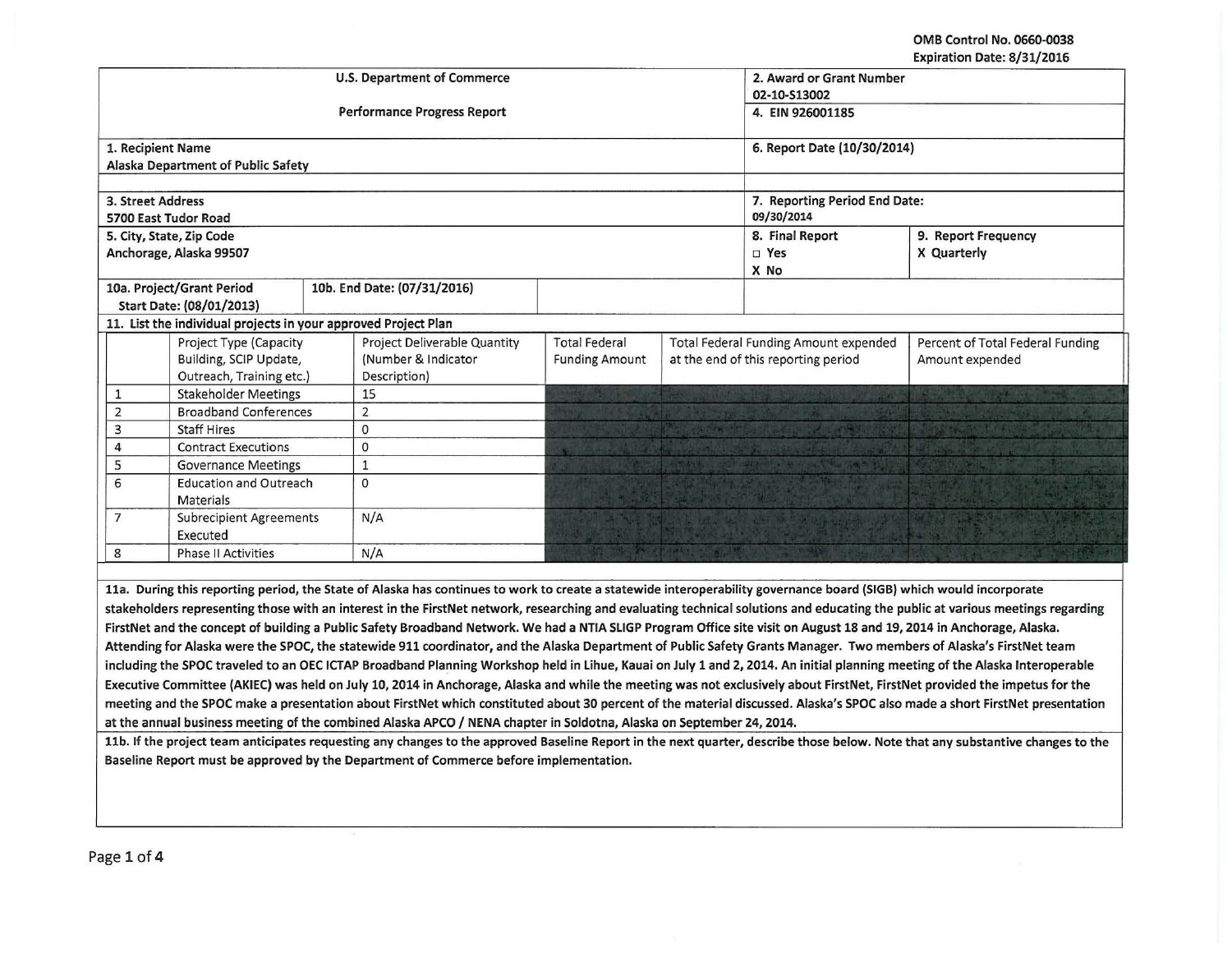llc. Provide any other information that would be useful to NTIA as it assesses this project's progress.

lld. Describe any success stories or best practices you have identified. Please be as specific as possible.

12. Personnel

12a. If the project is not fully staffed, describe how any lack of staffing may impact the project's time line and when the project will be fully staffed.

No impact to the project timeline is anticipated at this time due to the absence. We anticipate a replacement in the near future.

## 12b. Staffing Table

| <b>Job Title</b>                                                                                                         | FTE <sub>%</sub> | <b>Project(s) Assigned</b>                                                                                                                                                                                                                                                                                                                                                                                                                                                                                                                                                                                                              | Change                                                          |
|--------------------------------------------------------------------------------------------------------------------------|------------------|-----------------------------------------------------------------------------------------------------------------------------------------------------------------------------------------------------------------------------------------------------------------------------------------------------------------------------------------------------------------------------------------------------------------------------------------------------------------------------------------------------------------------------------------------------------------------------------------------------------------------------------------|-----------------------------------------------------------------|
| Deputy Director, Department of Public Safety, Alaska<br>State Troopers - State Designated Point of Contact               | 8                | Alaska State Point of Contact / Grant Program Manager (Non-Federal in-kind match):<br>The Grant Program Manager will provide oversight for the SLIGP grant, ensuring that<br>all activities are completed on time and within budget. The Grant Program Manager<br>will be the primary point of contact for consultation with FirstNet, and will work to<br>create the State's governance structure through a series of meetings, conferences and<br>facilitation by professional consultants to establish governance structure for the<br>Statewide Interoperable Governing Body (SIGB), and assist in Project Management<br>activities | No Change                                                       |
| Telecommunications Special Projects Administrator,<br>Department of Administration, Division of Enterprise<br>Technology |                  | Telecom Special Projects Administrator (TSPA), Department of Administration,<br>Enterprise Technology Services (Non-Federal in-kind match): The TSPA will be the<br>technical lead for all aspects of SLIGP grant activities                                                                                                                                                                                                                                                                                                                                                                                                            | Individual left position<br>- no replacement as of<br>this time |
| Statewide 9-1-1 Coordinator                                                                                              | 25               | The Statewide 911 Coordinator will work with the Program Manager and to execute<br>the project plan, assist in outreach and training, and assist with the creation of the<br>Governance Structure.                                                                                                                                                                                                                                                                                                                                                                                                                                      | No Change                                                       |
|                                                                                                                          |                  | Add Row<br>Remove Row                                                                                                                                                                                                                                                                                                                                                                                                                                                                                                                                                                                                                   |                                                                 |

| $\sim$ 200 contracts (vehuors and/or subrecipients)                                                                                        |  |
|--------------------------------------------------------------------------------------------------------------------------------------------|--|
| 14f. I3a. Subcontracts Table – Include all subcontractors. The totals from this table must equal the "Subcontracts Total" in Question 14f. |  |

| Name       | Subcontract Purpose                                | Type<br>(Vendor/Subrec.) | RFP/RFQ<br>Issued<br>(Y/N) | Contract<br>Executed<br>(Y/N) | Start<br>あいこう いっさい アンディングス<br>Date | End<br>Date    | <b>Total Federal</b><br><b>Funds Allocated</b> | <b>Total Matching</b><br><b>Funds Allocated</b> | Project and % Assigned |
|------------|----------------------------------------------------|--------------------------|----------------------------|-------------------------------|------------------------------------|----------------|------------------------------------------------|-------------------------------------------------|------------------------|
| <b>TBD</b> | <b>Project Management:</b><br>Track and manage all | Vendor                   |                            |                               | N/A                                | 07/31/<br>2016 | \$459,000                                      | \$0                                             |                        |

Page 2 of 4

13. Subcontracts (Vendors and/or Subrecipients)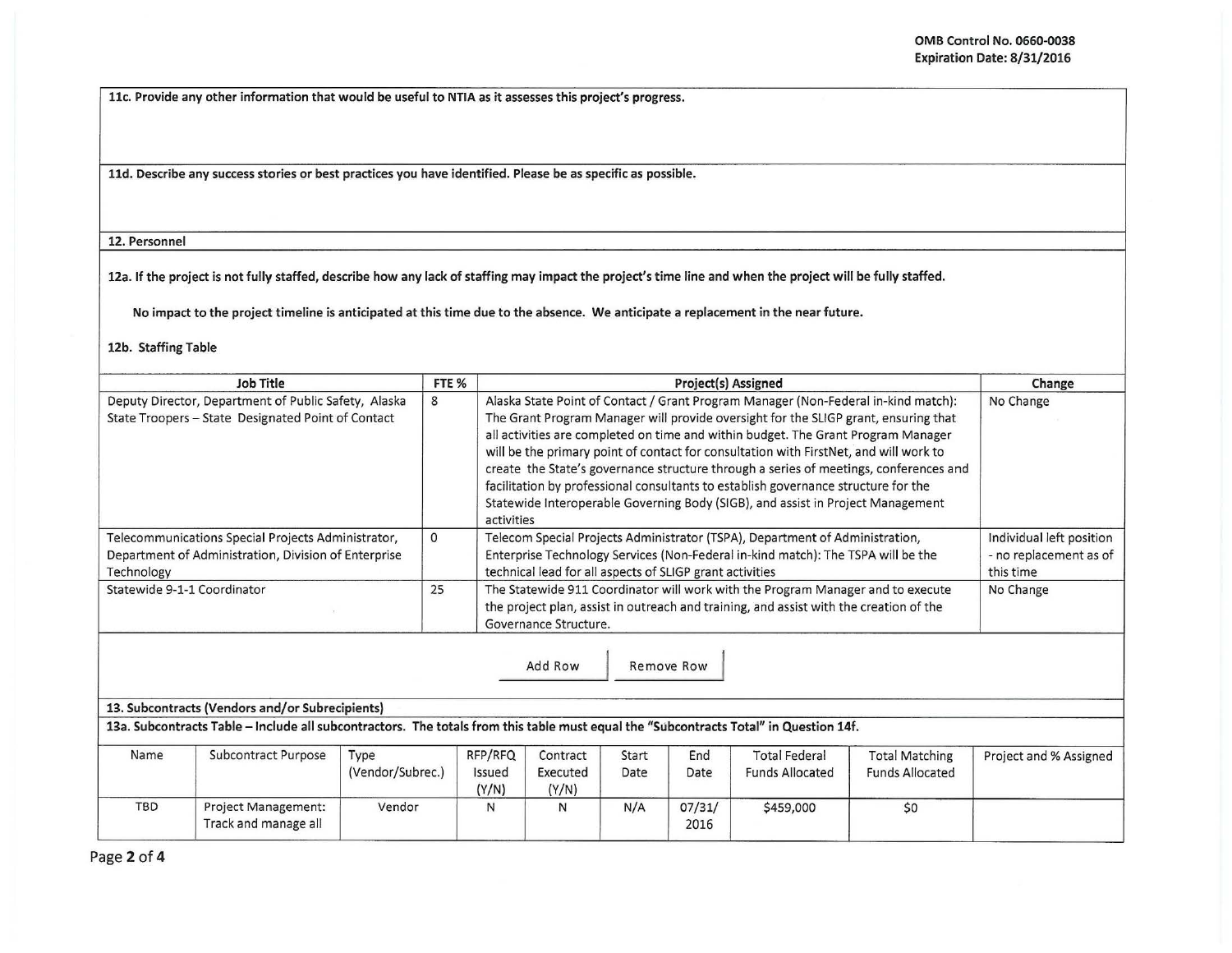|                                                                                                                     | aspects of the project                                                                                                                                                  |                              |                                                                                                                                                                                                 |                            |     |                                      |                                                |     |                          |
|---------------------------------------------------------------------------------------------------------------------|-------------------------------------------------------------------------------------------------------------------------------------------------------------------------|------------------------------|-------------------------------------------------------------------------------------------------------------------------------------------------------------------------------------------------|----------------------------|-----|--------------------------------------|------------------------------------------------|-----|--------------------------|
| TBD                                                                                                                 | Website Development<br>& Maintenance:<br>Create and maintain a<br>website for the<br>purpose of public<br>awareness and<br>education on the<br><b>PSBN</b>              |                              | Vendor<br>N                                                                                                                                                                                     | $\mathsf{N}$<br>$\sim$     | N/A | 07/31/<br>2016                       | \$402,300                                      | \$0 |                          |
| TBD                                                                                                                 | (Phase II) Data<br><b>Collection: Gather</b><br>information about<br>existing infrastructure,<br>potential users, and<br>other information as<br>requested by FirstNet. |                              | Vendor<br>N                                                                                                                                                                                     | N                          | N/A | 07/31/<br>2016                       | 1,002,935                                      | \$0 |                          |
| Add Row<br>Remove Row<br>13b. Describe any challenges encountered with vendors and/or subrecipients.<br><b>NONE</b> |                                                                                                                                                                         |                              |                                                                                                                                                                                                 |                            |     |                                      |                                                |     |                          |
| 14. Budget Worksheet                                                                                                |                                                                                                                                                                         |                              |                                                                                                                                                                                                 |                            |     |                                      |                                                |     |                          |
|                                                                                                                     |                                                                                                                                                                         |                              | Columns 2, 3 and 4 must match your current project budget for the entire award, which is the SF-424A on file.<br>Only list matching funds that the Department of Commerce has already approved. |                            |     |                                      |                                                |     |                          |
| Project Budget Element (1)                                                                                          |                                                                                                                                                                         | Federal Funds<br>Awarded (2) | <b>Approved Matching</b><br>Funds (3)                                                                                                                                                           | <b>Total Budget</b><br>(4) |     | <b>Federal Funds</b><br>Expended (5) | <b>Approved Matching Funds</b><br>Expended (6) |     | Total Funds Expended (7) |
| a. Personnel Salaries                                                                                               |                                                                                                                                                                         | \$0                          | \$152,404                                                                                                                                                                                       | \$152,404                  |     | \$0                                  | \$44,088                                       |     | \$44,088                 |
| b. Personnel Fringe Benefits                                                                                        |                                                                                                                                                                         | \$0                          | \$86,375                                                                                                                                                                                        | \$86,375                   |     | \$0                                  | \$22,535                                       |     | \$22,535                 |
| c. Travel                                                                                                           |                                                                                                                                                                         | \$122,859                    | \$44,111                                                                                                                                                                                        | \$166,970                  |     | \$7,688                              | \$6,555                                        |     | \$14,243                 |
| d. Equipment                                                                                                        |                                                                                                                                                                         | \$0                          | \$0                                                                                                                                                                                             | \$0                        |     | \$0                                  | \$0                                            |     | \$0                      |
| e. Materials/Supplies                                                                                               |                                                                                                                                                                         | \$13,441                     | \$0                                                                                                                                                                                             | \$13,441                   |     | \$0                                  | \$0                                            |     | \$0                      |
| f. Subcontracts Total                                                                                               |                                                                                                                                                                         | \$1,864,235                  | \$0                                                                                                                                                                                             | \$1,864,235                |     | \$0                                  | \$0                                            |     | \$0                      |
| g. Other                                                                                                            |                                                                                                                                                                         | \$5,334                      | \$2,510                                                                                                                                                                                         | \$7,844                    |     | \$0                                  | \$0                                            |     | \$0                      |
| <b>Indirect Costs</b>                                                                                               |                                                                                                                                                                         | \$0                          | \$216,067                                                                                                                                                                                       | \$216,067                  |     | \$0                                  | \$5,169                                        |     | \$5,169                  |
| h. Total Costs                                                                                                      |                                                                                                                                                                         | \$2,005,869                  | \$501,467                                                                                                                                                                                       | \$2,507,336                |     | \$7,688                              | \$78,347                                       |     | \$86,035                 |
| i. % of Total                                                                                                       |                                                                                                                                                                         | 80%                          | 20%                                                                                                                                                                                             | 100%                       |     | 9%                                   | 91%                                            |     | 100%                     |